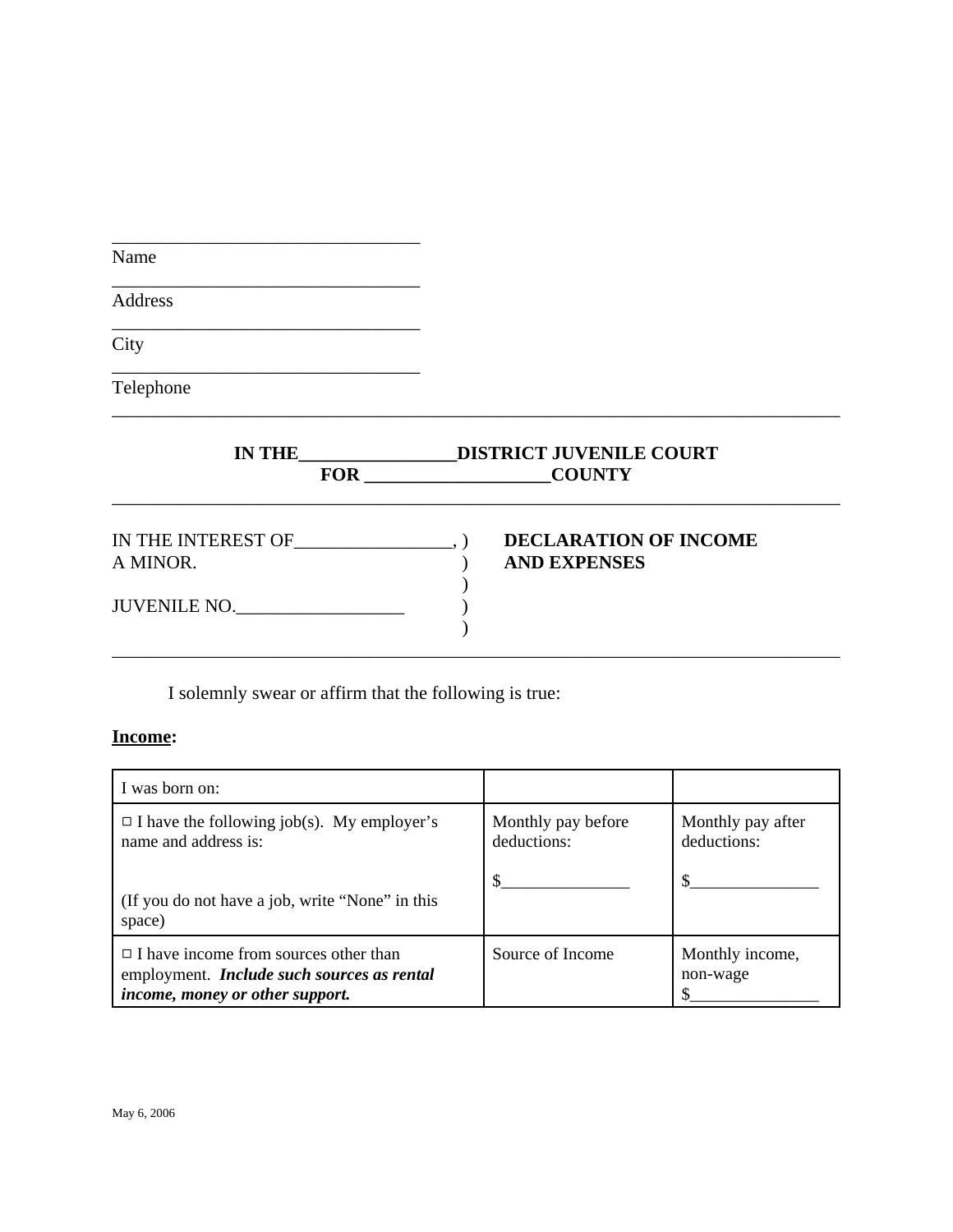| $\Box$ I receive this much per month from government<br>programs. (Include such sources as social security<br>benefits, worker's compensation, housing, food,<br>other living allowances, etc.) | Source of Income                                              | Monthly income<br>from government<br>programs              |
|-------------------------------------------------------------------------------------------------------------------------------------------------------------------------------------------------|---------------------------------------------------------------|------------------------------------------------------------|
| $\Box$ I share a household with others, some of whom<br>have jobs and share the cost of household<br>expenses. The names of these household members<br>are listed in this box:<br>Name:         | Monthly pay, before<br>deductions, of others in<br>household: | Monthly pay after<br>deductions of others<br>in household: |
| Name:                                                                                                                                                                                           |                                                               |                                                            |

## **Assets:**

| $\Box$ I have this much money in cash, in the bank, in stocks or bonds, and in other<br>available sources: |  |
|------------------------------------------------------------------------------------------------------------|--|
| $\Box$ Other people or organizations owe me this much money:                                               |  |

 $\Box$  I own or am buying a home, land, other real property, vehicles, other personal property, or business interests as listed below.

| Property (home, land, vehicles, etc.) and location | Balance owed | Value |
|----------------------------------------------------|--------------|-------|
| Home                                               |              |       |
| Land and other real property                       |              |       |
| Cars, trucks, or other vehicles                    |              |       |
| Other personal property                            |              |       |
| <b>Business interests</b>                          |              |       |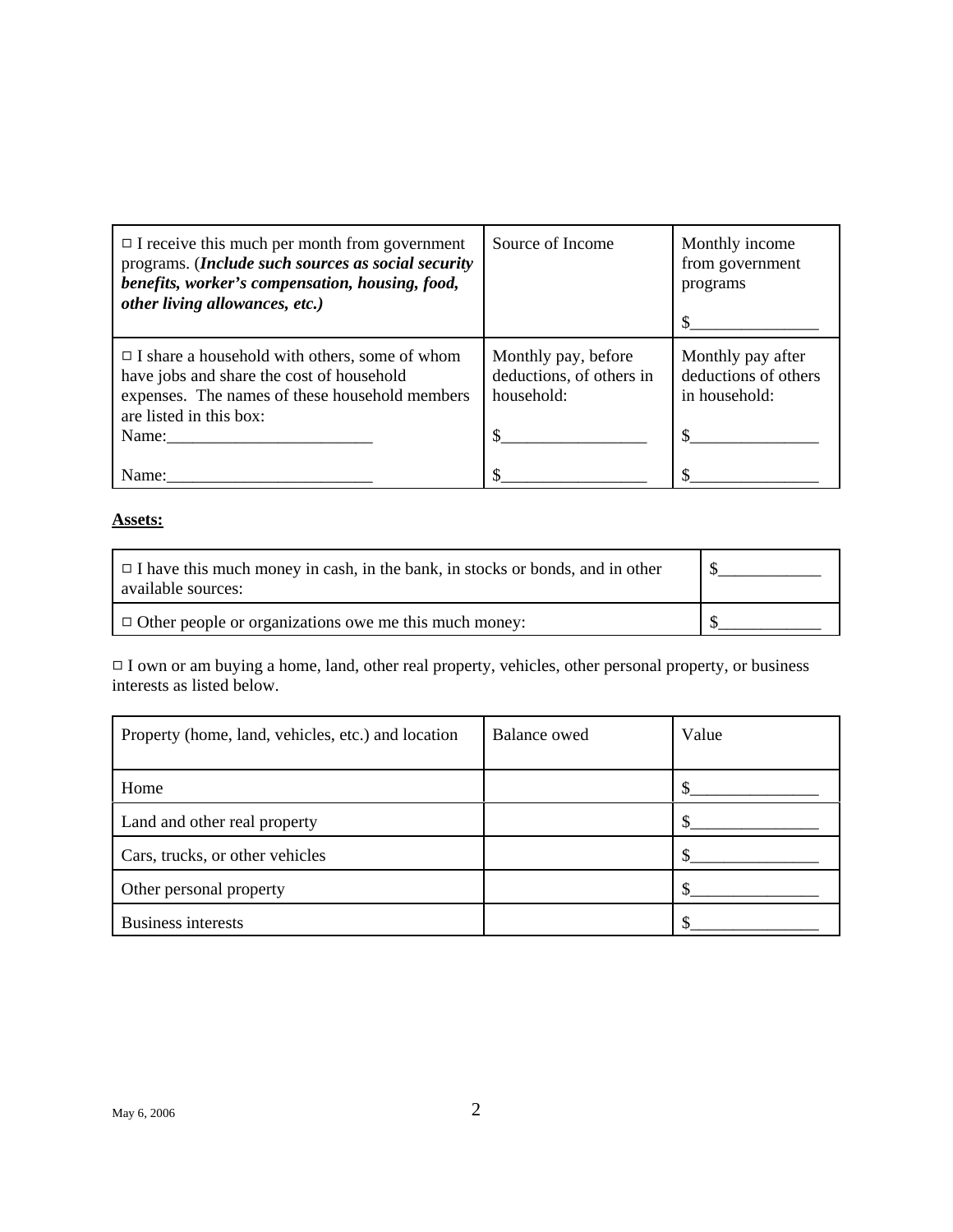#### **Debt:**

 $\overline{\Box}$  owe the following debts:

| To whom owed | Amount | To whom owed | Amount |
|--------------|--------|--------------|--------|
|              |        |              |        |
|              |        |              |        |
|              |        |              |        |

### **Expenses:**

 $\Box$  In an average month, I spend money for the following items:

|                 | Amount            |                                  | <b>Amount</b>                                                                                                                                                                                                                                                                                                                                                                |                      | Amount        |
|-----------------|-------------------|----------------------------------|------------------------------------------------------------------------------------------------------------------------------------------------------------------------------------------------------------------------------------------------------------------------------------------------------------------------------------------------------------------------------|----------------------|---------------|
| Food            | \$                | Gas                              | $\mathcal{S}$                                                                                                                                                                                                                                                                                                                                                                | Child<br>support     | $\frac{1}{2}$ |
| Clothing        | $\mathcal{S}$     | Water                            | $\mathbb{S}$                                                                                                                                                                                                                                                                                                                                                                 |                      |               |
| Cost of housing | $\mathcal{S}_{-}$ | Telephone                        | $\frac{1}{2}$                                                                                                                                                                                                                                                                                                                                                                | Education<br>expense | $\mathcal{S}$ |
| Transportation  | \$                | Uninsured<br>medical<br>expenses | $\frac{\S_{\frac{1}{2}}}{\S_{\frac{1}{2}}}{\S_{\frac{1}{2}}}{\S_{\frac{1}{2}}}{\S_{\frac{1}{2}}}{\S_{\frac{1}{2}}}{\S_{\frac{1}{2}}}{\S_{\frac{1}{2}}}{\S_{\frac{1}{2}}}{\S_{\frac{1}{2}}}{\S_{\frac{1}{2}}}{\S_{\frac{1}{2}}}{\S_{\frac{1}{2}}}{\S_{\frac{1}{2}}}{\S_{\frac{1}{2}}}{\S_{\frac{1}{2}}}{\S_{\frac{1}{2}}}{\S_{\frac{1}{2}}}{\S_{\frac{1}{2}}}{\S_{\frac{1}{2$ | Other (list)         | \$            |
| Electricity     | \$                | Health<br>insurance              | $\sim$                                                                                                                                                                                                                                                                                                                                                                       | Other (list)         | \$            |

#### **Being sworn, I affirm that:**

- I have read this Declaration of Income and Expenses and the statements in it are true and correct to the best of my knowledge.
- I know that an intentionally false statement could subject me to prosecution for perjury.

\_\_\_\_\_\_\_\_\_\_\_\_\_\_\_\_\_\_\_\_\_\_\_\_\_\_\_\_\_

**Petitioner**